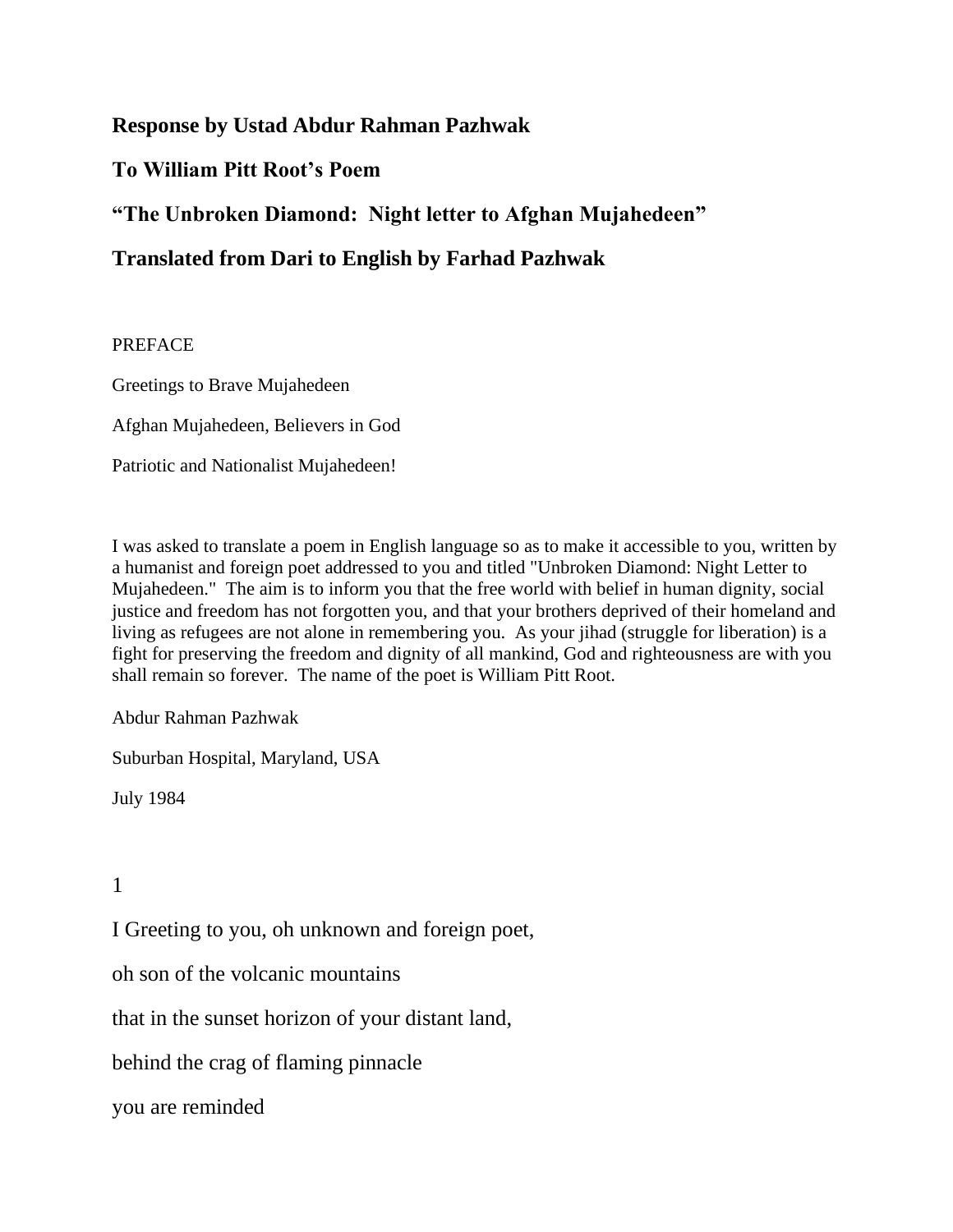of sundown in Afghan villages. Villages among flowers and tall trees habitat to men, women, and children whose way of life was a struggle only with Nature and surrender only to God and now they are burning amid red flames and blazes and the smokes lift up like giant trees. Thousands of human bodies once the dwellings of heavenly and noble spirits are served and blown apart Heads that bowed only in *Sajdah* Hands that rose only in labor and prayer Feet that did not go but only to mosques and farms All are asleep in their own ashes whose combustion shall remain eternal and glowing and the warm and bright flames of spirits surrounding cold bodies will circulate them Greeting to you, oh unknown and foreign poet, your message in "*Night letter* to *Mujahedeen*" calls the resistance of Afghan freedom fighters "The Unbroken Diamond,"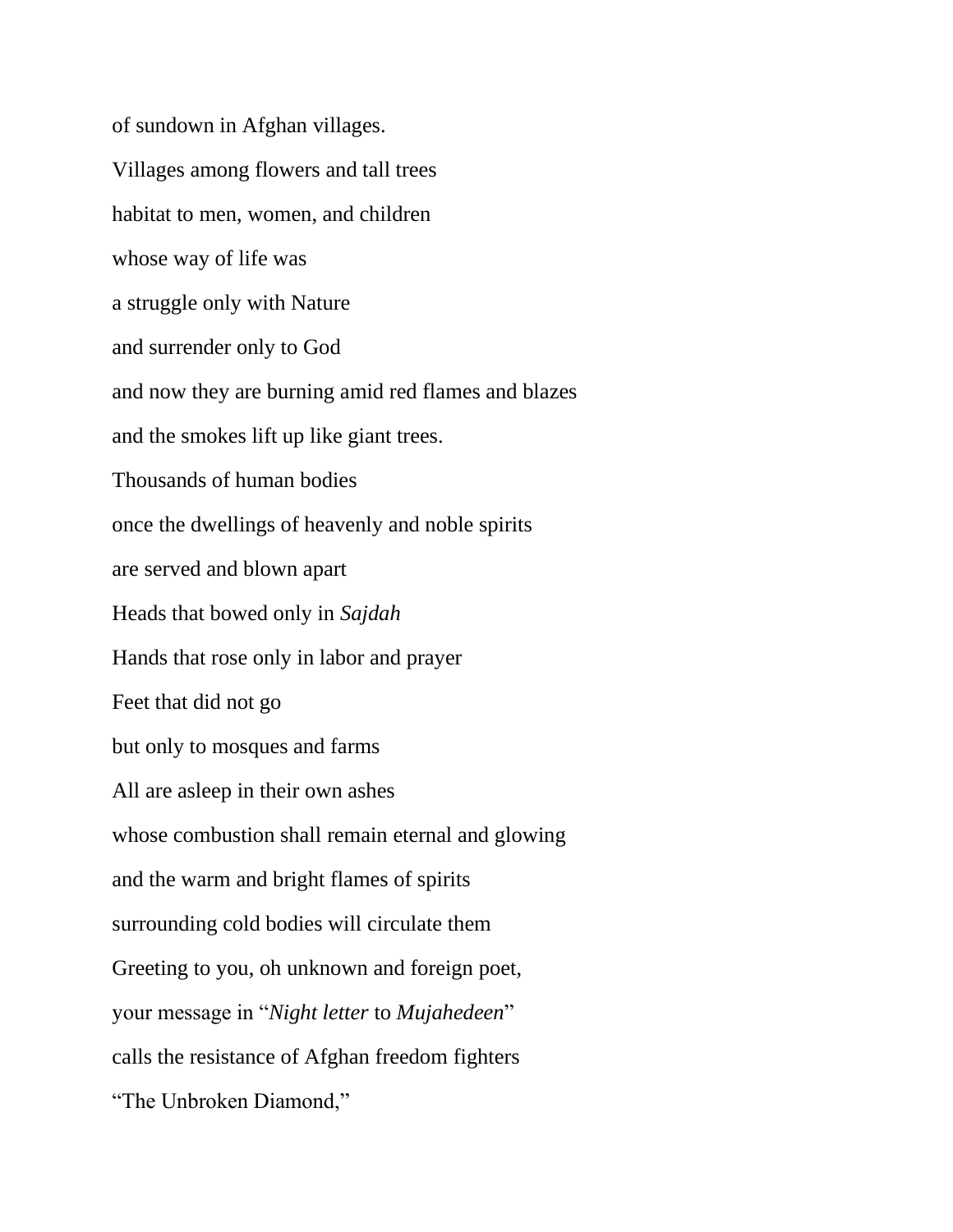My greeting is the echo, *Pazhwak* of tributes sent by you, eulogy paid to "*Nahid*" that daughter of her country, that youthful martyr and also to spirits of those women, men and children, who in the struggle of good against evil, freedom against oppression, honor against aggression, have lost their lives.

### 2

You say our stories reach you but like some unknown fog that once was a volcanic mountain in your country whose dust settled on our faces Yes, your dusts weigh heavily on our eye lashes Yes! But: as you say yourself what reaches us from you is no more that only a political ash. a policy as timid as the policies of the enemies of freedom.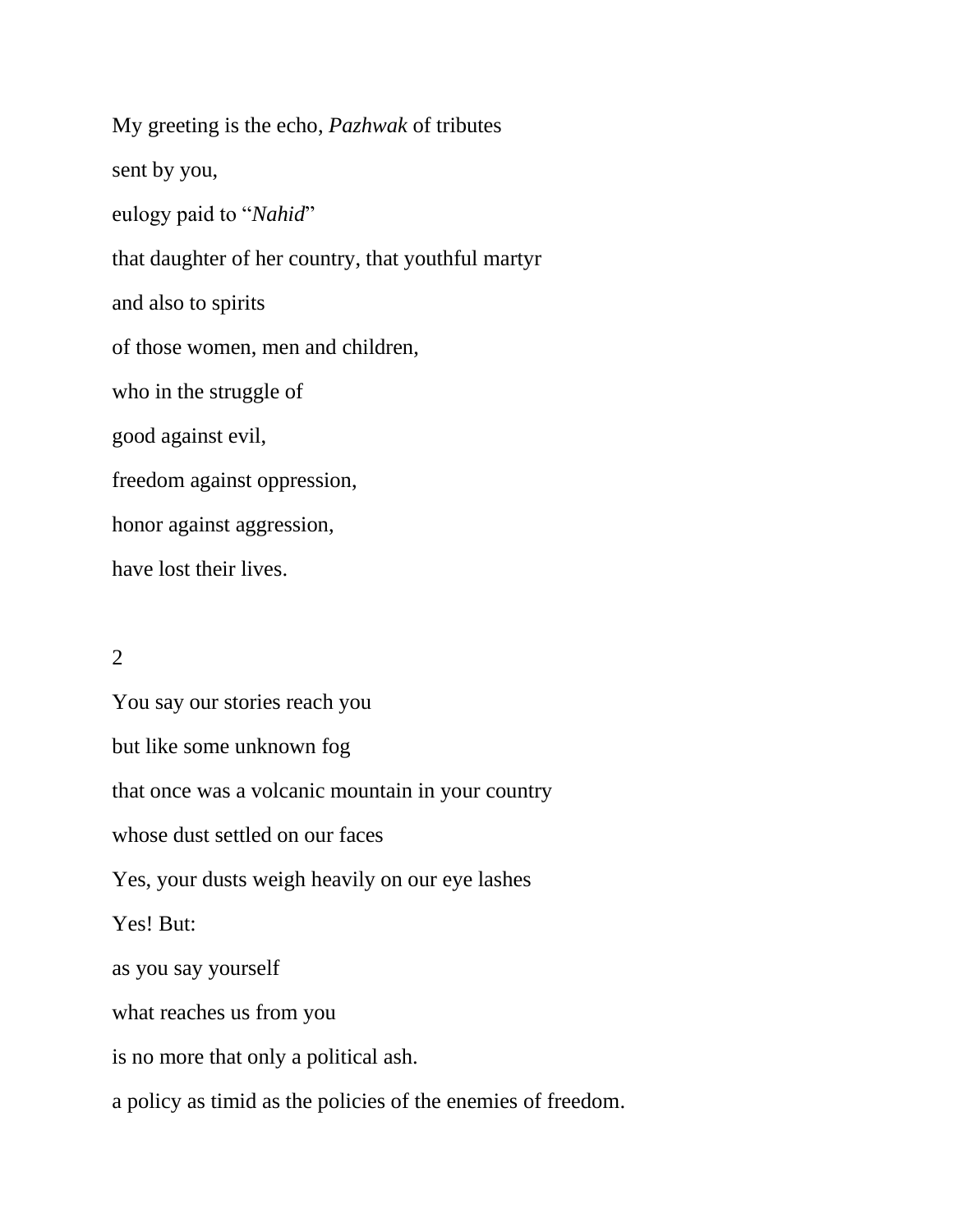The fire that reaches us from our enemy is killing and destroying us political ashes blind us We do not know whether eventually the enemy is going to make us martyrs giving us eternal life? or will we turn blind and helpless will we be the prisoners of endless darkness? But we know very well that: if the crucible of humanity's conscience goes cold then the light in the universe will die and your volcano and all volcanoes of the free world will be extinguished.

### 3

Yes, the soldiers that opened fire on young students were Afghans and yes, as you say it is beyond imagination and thought This insult is sharper than the enemy's arrow, more burning that the deadly flames, more poisonous that those gases, that the Russians are dropping on us.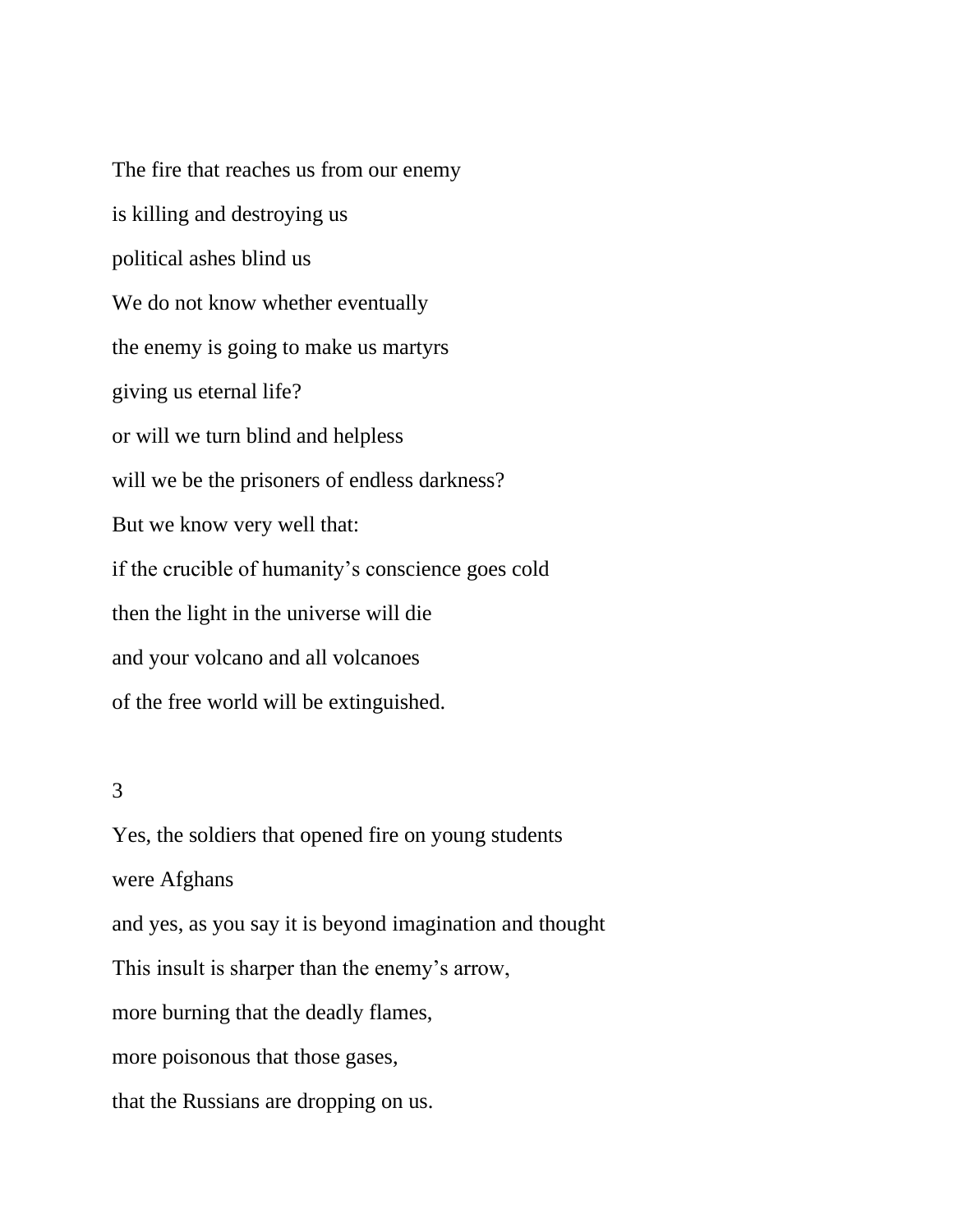#### But:

their aim was not just the students but the whole body of humanity the chest of dignity the heart of freedom and human rights like Satan threw an arrow towards his Creator like scorpions that eat their mothers.

### 4

The script of our existence is the tale of our creation an eternity immersed in dignity and honor imprinted by destiny and adherence to fate its content is faith and its margins cast is glory the lives of humans whose deed are stamped on their foreheads and imprinted on their hearts.

#### 5

Oh, unknown and foreign poet that I only know you in your words and expressions words and expressions that are our native language No longer do I see you as a foreigner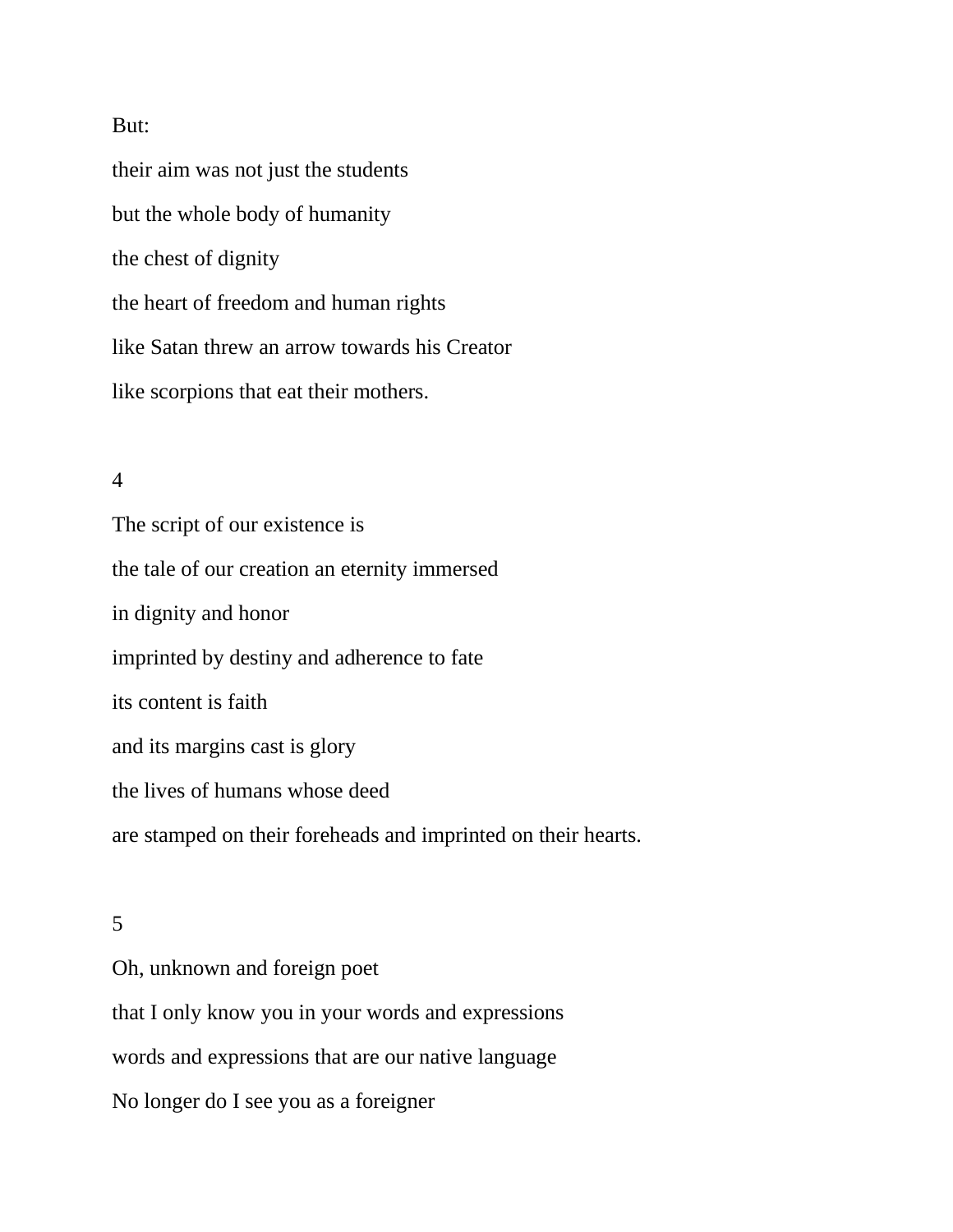You and I are born from a common mother and father our father is honor and our mother is freedom.

#### 6

When "Nahid" and her sisters stumbled in their own blood and went to eternal sleep in their soil countless groups looked towards the sky A group shed tears as if crying in the eye of God these were mothers A group fell silent their looks froze in their eyes as if they were sculptures made of stone and with blind eyes sought the hand of God these were fathers A group got furious like the burning flames of wildfire you would say their blood was boiling in their proud veins these were the youths who in the cities and the countryside, in groves and vineyards, in villages and farms,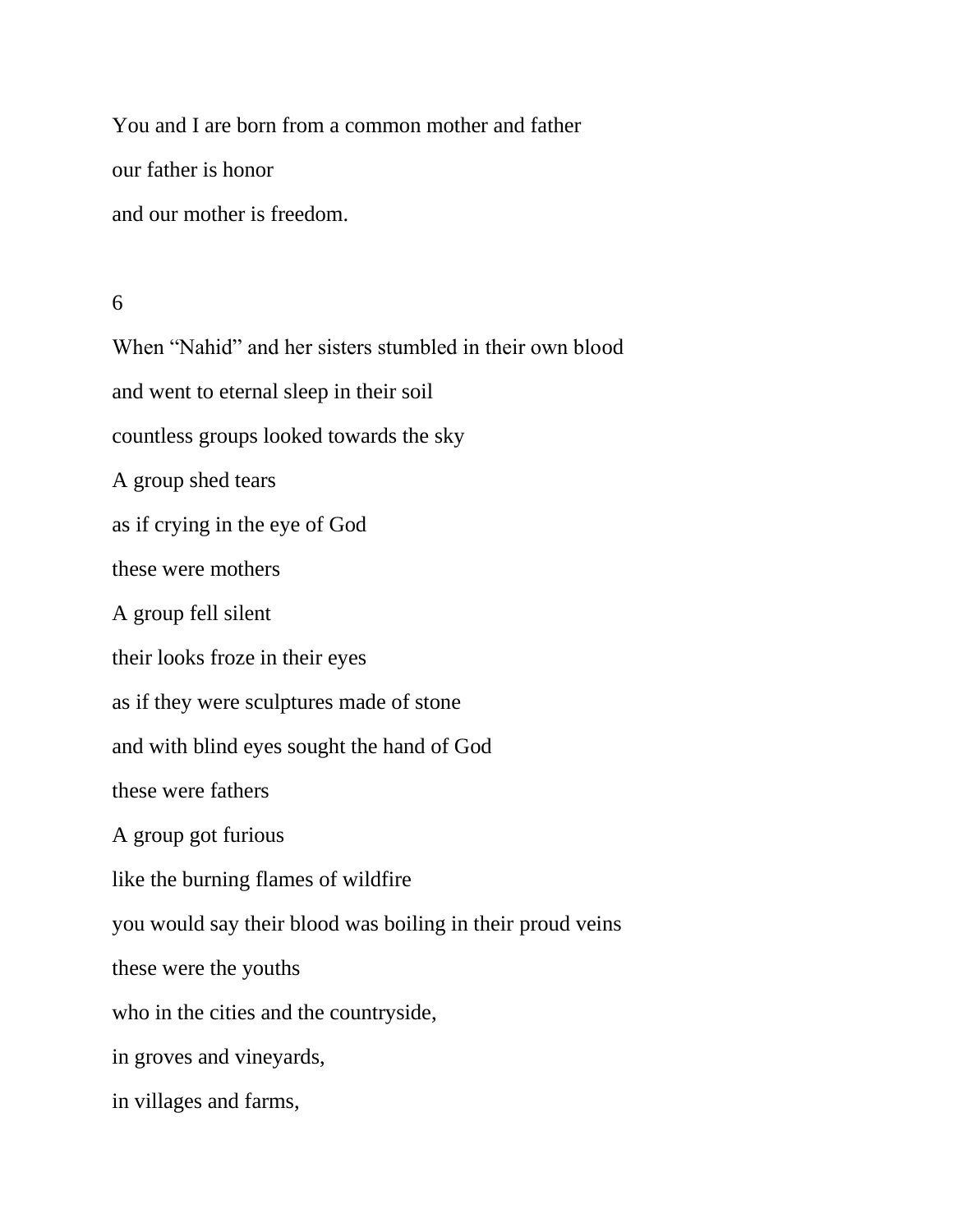next to water springs and gushing rivers in the open in the path of hidden water canals, in the cliffs of mountains, on the roofs and streets rose and stood up not like begging for help but like raising the voice of freedom like raising the sound of *Allah u-Akbar*!

## 7

Oh, unknown poet Oh, ally of faraway voices! I have seen you country while flying in the world of imagination of my neighboring and ancient poet I see a country that: its green farms are the horizon and its sickle like a new moon My country is *Ariana* The Seven Climes of the ancient world that chapter of creation in the book of the universe in which: the authors of *Veda* and *Avesta*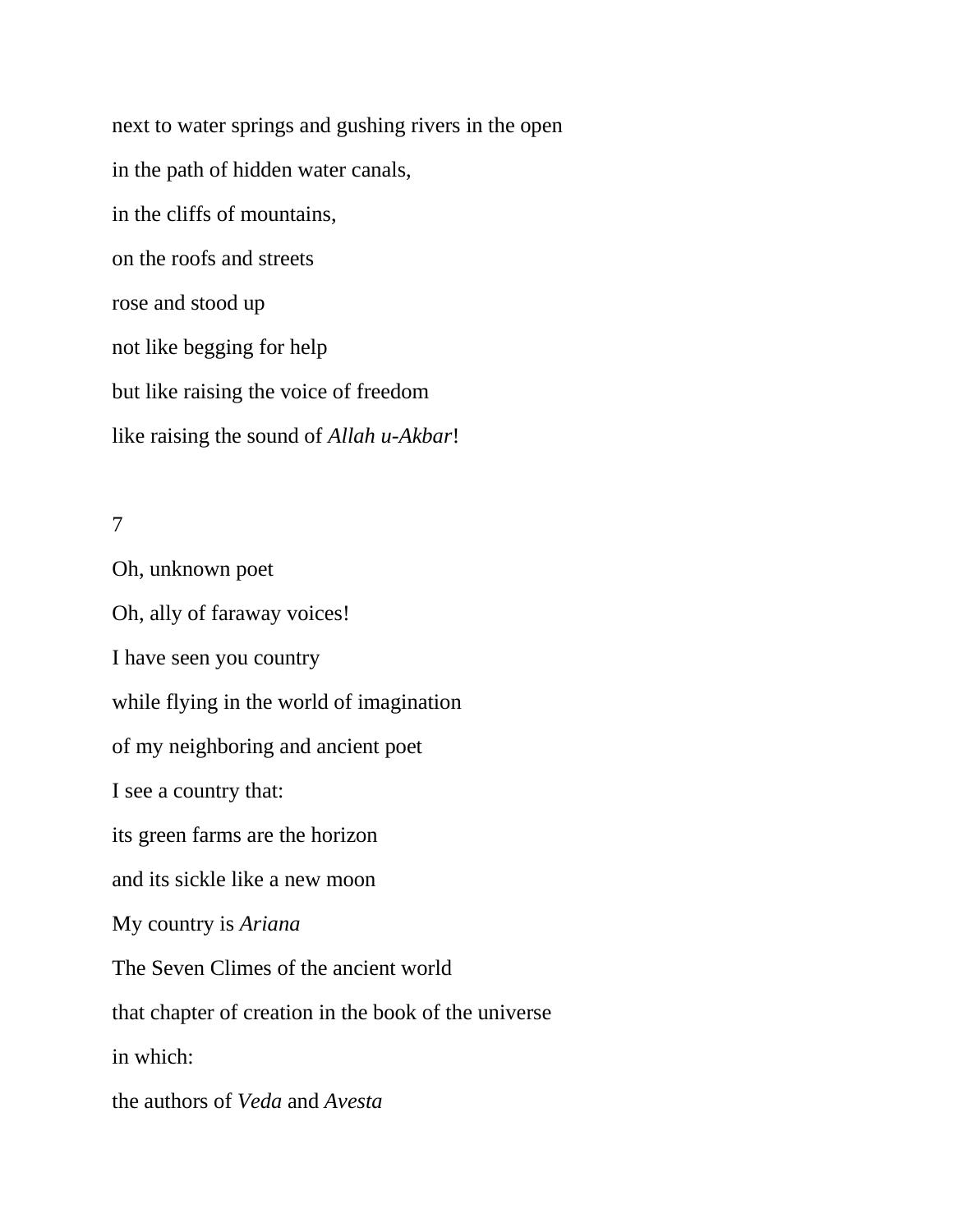### *Rishies* and *Spintian*

recorded on the page of the Universe But! Else it is dry grassland without water that instead of rain drops sparks of fire are pouring from its sky.

### 8

I am a tiny part of this massive tragedy an individual among all groups a tear among cries a dumb sound among roars a silent scream in bursts of grief a drop in the vast ocean of bloods that initiates from the grace of God and its path is the veins of righteousness that like roaring rivers from the streams of human dignity flow into the sea of freedom.

### 9

Oh, unknown poet! You are the voice of freedom, rise! I am the bearer of righteousness, I must fight.